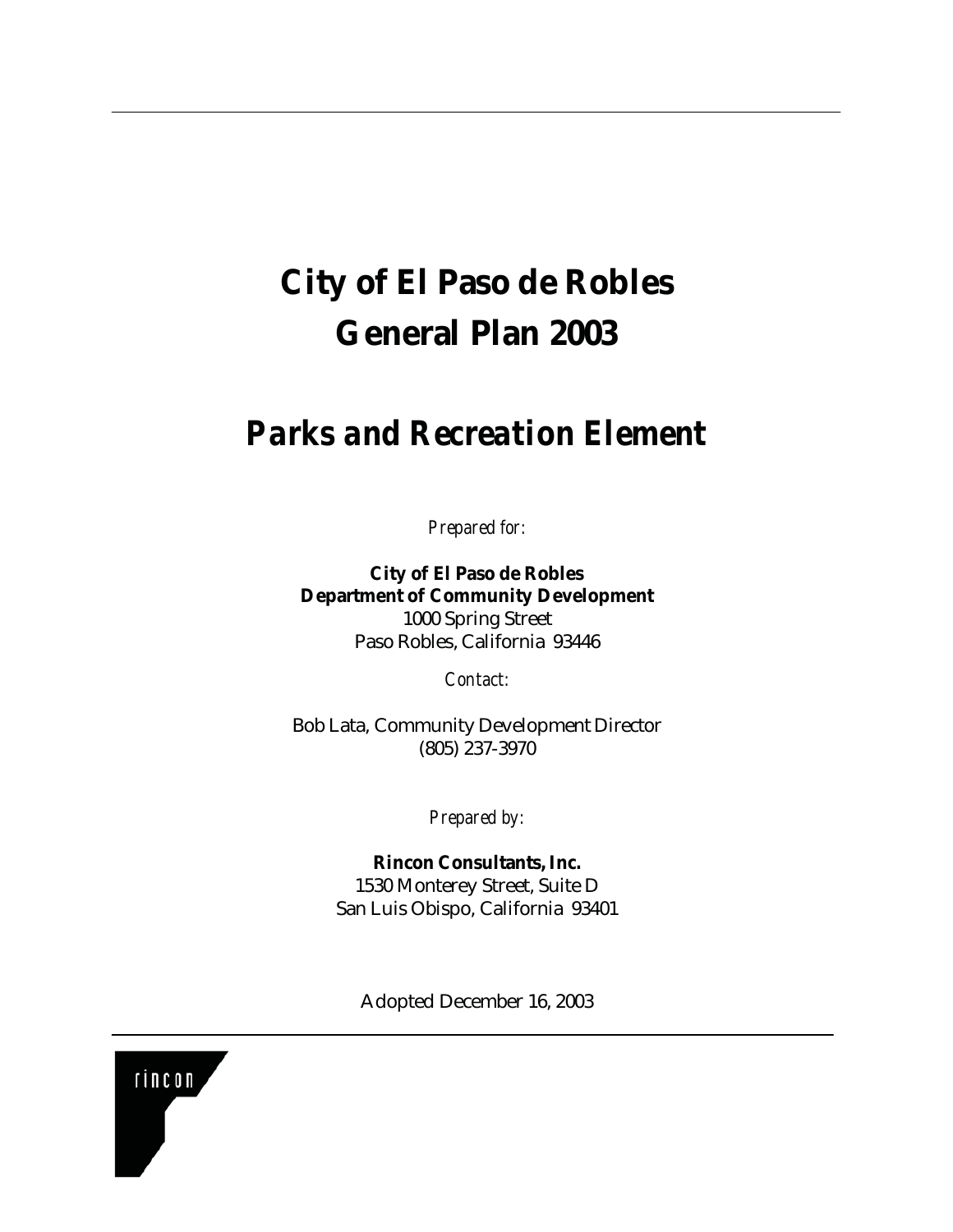## **PARKS AND RECREATION ELEMENT**

| <b>Tables</b> |  |
|---------------|--|
|               |  |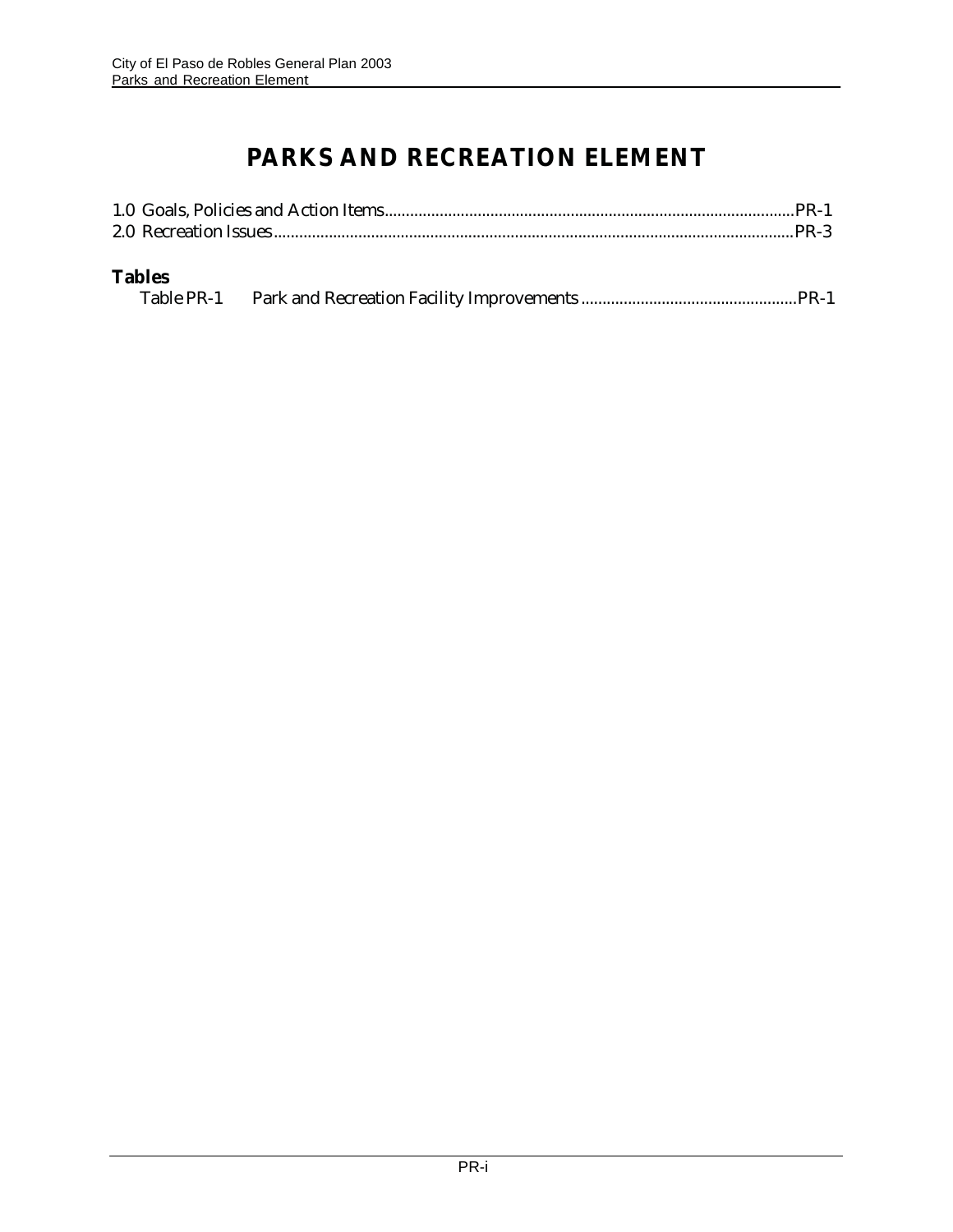## **PARKS AND RECREATION ELEMENT**

### **1.0 Goals, Policies and Action Items**

The development and management of parks and recreational facilities are addressed in this Element.

As population, disposable income and leisure time increases so does the demand for parks and recreation facilities. Trends which have an impact on parks and recreation planning include:

- Changes in demographic characteristics, such as population growth, shifts in age distribution, increases in disposable income and improved mobility;
- Changes in recreation trends, such as growth or decline in participation in particular activities;
- Changes in emphasis on providing facilities to serve special groups of persons including the aged or handicapped;
- Changes in governmental funding;

Changes in land use development patterns, leading to higher densities in many areas and resulting in a smaller proportion of the total population having access to private open space.

#### **GOAL PR-1: Optimize the use and development of parks and recreation facilities to serve the existing and projected population.**

**POLICY PR-1A.** Park and Recreation Facilities. Strive to achieve a 7-acres per 1,000 population parkland standard.

**Action Item 1.** Periodically assess usage of park facilities, and identify physical changes needed to accommodate anticipated land use patterns.

**Action Item 2.** Implement improvements at existing parks, including completion of recreation facilities.

**Action Item 3.** Allow activities and land uses near park areas that are compatible with the setting of a park.

**Action Item 4.** Cooperate with other agencies, including the County, Paso Robles Unified School District and Cuesta College, in park funding and joint use of park facilities.

**Action Item 5.** Require specific plans to include parks as appropriate.

**POLICY PR-1B:** Master Plan. Develop a Master Park, Recreational Facility, & Trails Plan addressing Citywide needs and financing for development, maintenance, and operation through the year 2025.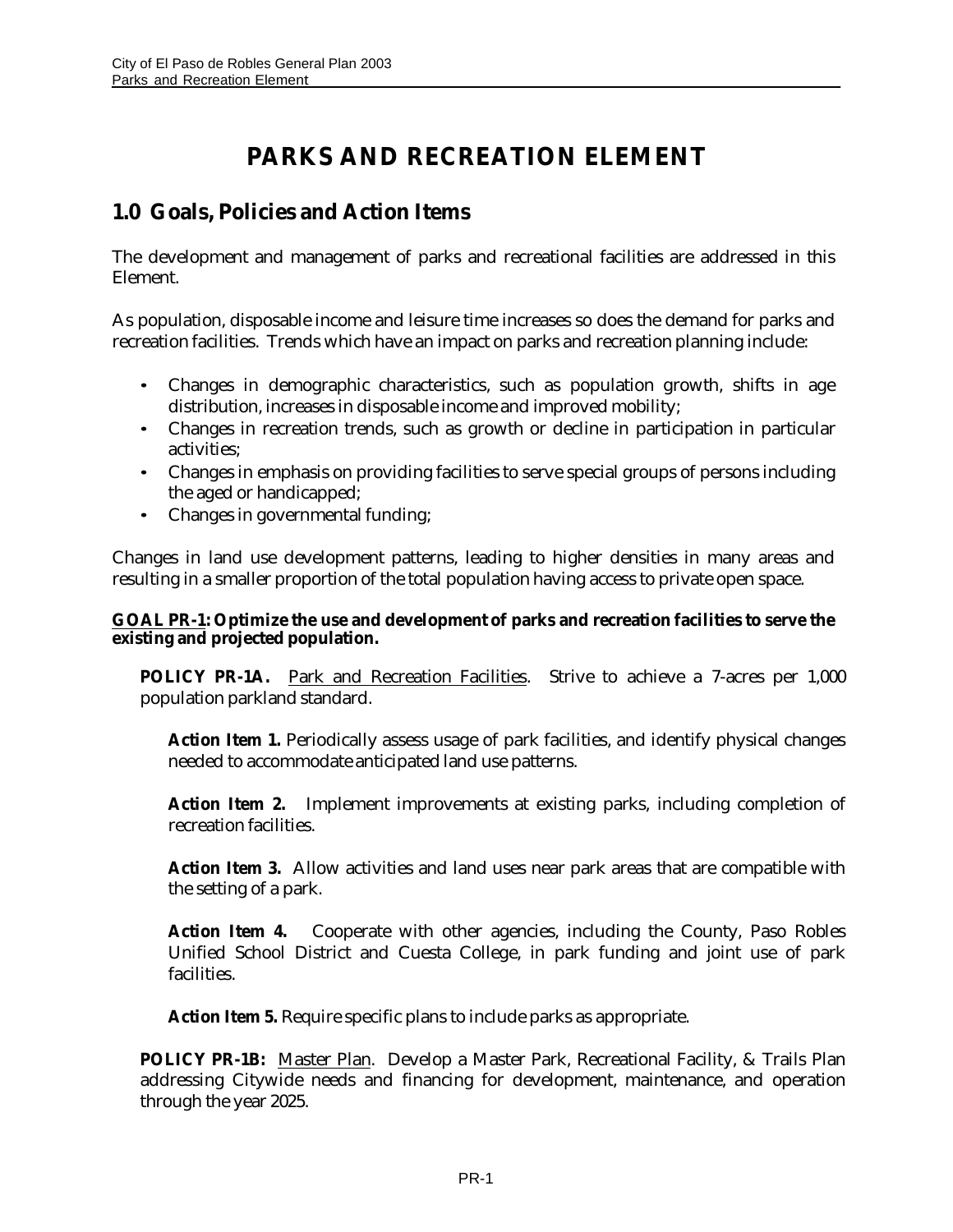**Action Item 1.** Complete a needs assessment to identify and prioritize Park and Recreation Facility improvements. Consideration is to be given to the following improvements:

#### **Table PR-1. Park and Recreation Facility Improvements**

*EXISTING IDENTIFIED PARK AND FACILITY NEEDS*

10-acre park north of 24th Street. This should include ballfields, which may replace that at Pioneer Park, and may be located between Spring Street and the Railroad.

Aquatic center, preferably covered, probably a joint venture between the City, school district, and Cuesta College. Most likely to be located at Cuesta College.

10-acre park near the Borkey area

Chandler Ranch Area Specific Plan:. park in conjunction with any new school site 7-10 acre park in Union/46 Specific Plan area

*OTHER NEEDED IMPROVEMENTS*

*Recreation Facilities*

Youth Center

Neighborhood Center (on east side)

Nature Center, with large contiguous open space area

Enhance crossing of Riverside Avenue to allow for connectivity between fairgrounds and parking lot east of Riverside Avenue

Public Equestrian staging area

General Recreation Services

*Parks*

No Pocket Parks needed, only larger facilities

The redevelopment of Oak Park Public Housing should include provision of a park to serve the recreational needs of the neighborhood

Develop a neighborhood park in conjunction with the First 5 Early School Readiness and Family Center on the northeast corner of Oak and 36th Streets

Redevelop Robbins Field as envisioned in the Uptown/Town Centre Specific Plan, provided that a replacement ballfield of similar size and amenities is first developed in a location that is easily accessible to West Side residents.

Conversion of Marie Bauer Elementary School Site to a public park that provides educational facilities to the community.

*Bikeways and Trails*

Bikeways as indicated in the City's Bikeway Plan

Trail near railroad within 4th Street Specific Plan

Make trail connections between parks facilities citywide

Pursue De Anza Trail along Salinas River

Salinas River trail on either side of the river between Robert Rader (13th Street) and Veteran's Memorial (Niblick Road) bridges

Chandler Ranch Area Specific Plan trail system

Complete the Class I pathway from Creston Road along South River Road

*Plans/Programs*

Pursue Public Art in Parks Program (development should fund public art in parks)

Implement Master Plan of Bikeways

Develop Multi-Purpose Trail Plan

Expand Bikeway trails map to include pedestrian trails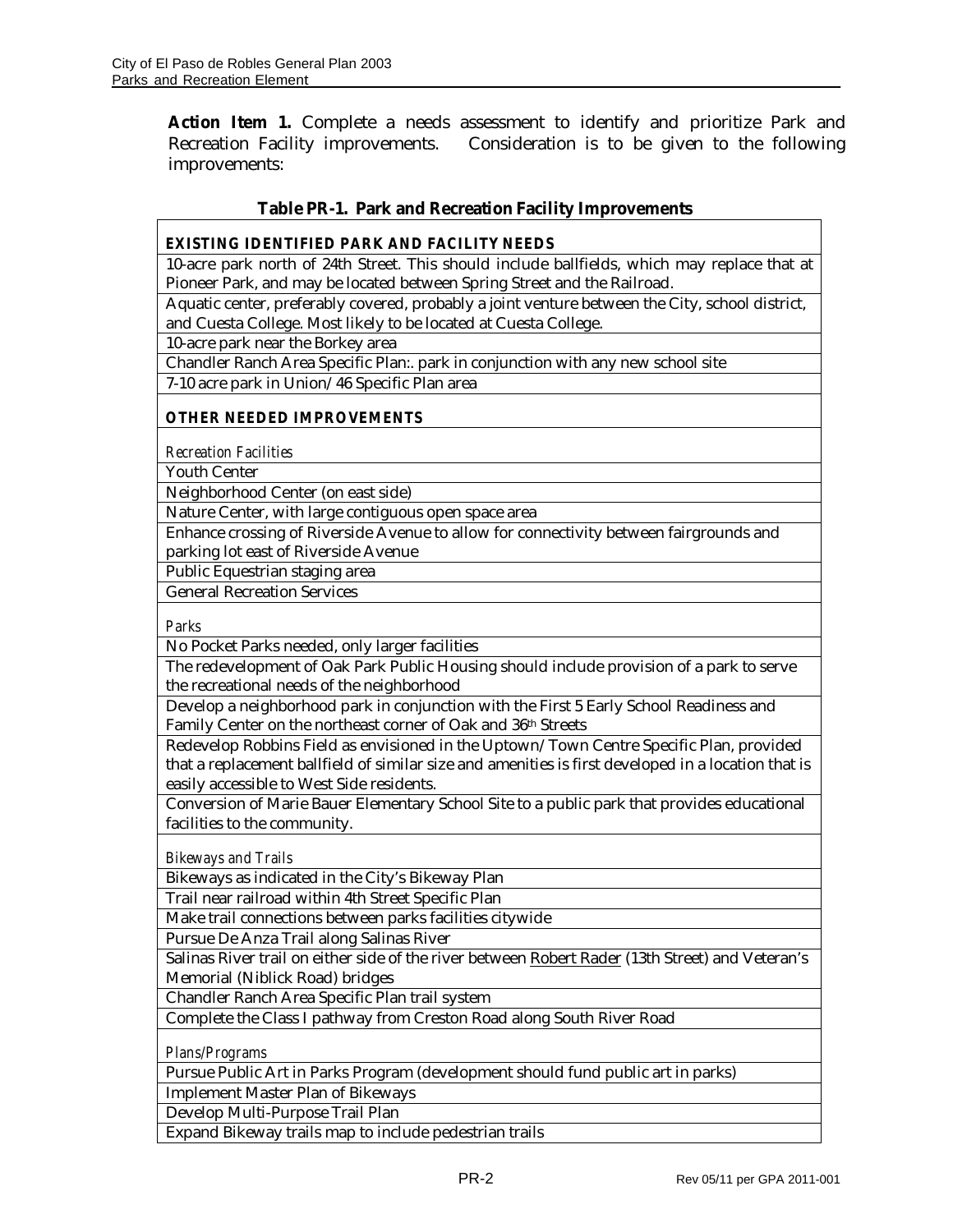**Action Item 2 (Funding).** Seek State, Federal and local grants, and individual, private and corporate support, to improve City parks and recreation services.

- Finance those aspects of the Master Plan not funded through grants, fees or land dedications through such approaches as: general obligation bonds; revenue bonds; Mello Roos Community Facility District bonds; assessments in existing or new special districts; and general fund tax increase.
- Update as necessary the Park Development Fee to implement the Master Plan requirements as it relates to the responsibility of developers.
- Continue to promote the use of volunteers and community groups for the provision of recreation programs, services, operation and maintenance and development of parks.
- Consider use of special districts, such as benefit-maintenance districts, to provide for parkland, maintenance and recreation facilities and programming.
- As part of the budget process, review system-wide operational and maintenance costs compared to fiscal resources; review new facilities as to their long-term impact on maintenance capabilities.
- Actively pursue concession and self-managed operations and fee increases if determined to be fiscally appropriate.

**Action Item 3.** Investigate and implement, if feasible, acquisition of land, in fee or in easement, within the floodplains of the Salinas River and the Huerhuero Creek for the development of a park, equestrian paths or other public active and passive recreational uses. In the interim, require irrevocable (perpetual) offers of dedication for land adjacent to the Salinas River and Huerhuero Creek as a condition of approval of discretionary development applications. These irrevocable offers will not be accepted until said investigation has been completed and a decision has been made to acquire floodplain lands.

**Action Item 4 (Salinas River Corridor).** Create and adopt a Salinas River Corridor Plan to address such issues as recreation, conservation, use, public access, and educational outreach. The plan would apply to the Salinas River Overlay area shown on the General Plan Land Use Map indicated in the General Plan Land Use Element.

- Cooperate with neighboring public agencies to establish the DeAnza Trail along the Salinas River as a link in a regional trail system.
- Cooperate with organizations and volunteers dedicated to the preservation of natural areas within the corridor.

#### **2.0 Recreation Issues**

The Parks and Recreation Element Appendix contains an inventory of existing parks and recreation facilities as well as a discussion of the values of parks and recreation opportunities in the vicinity of Paso Robles.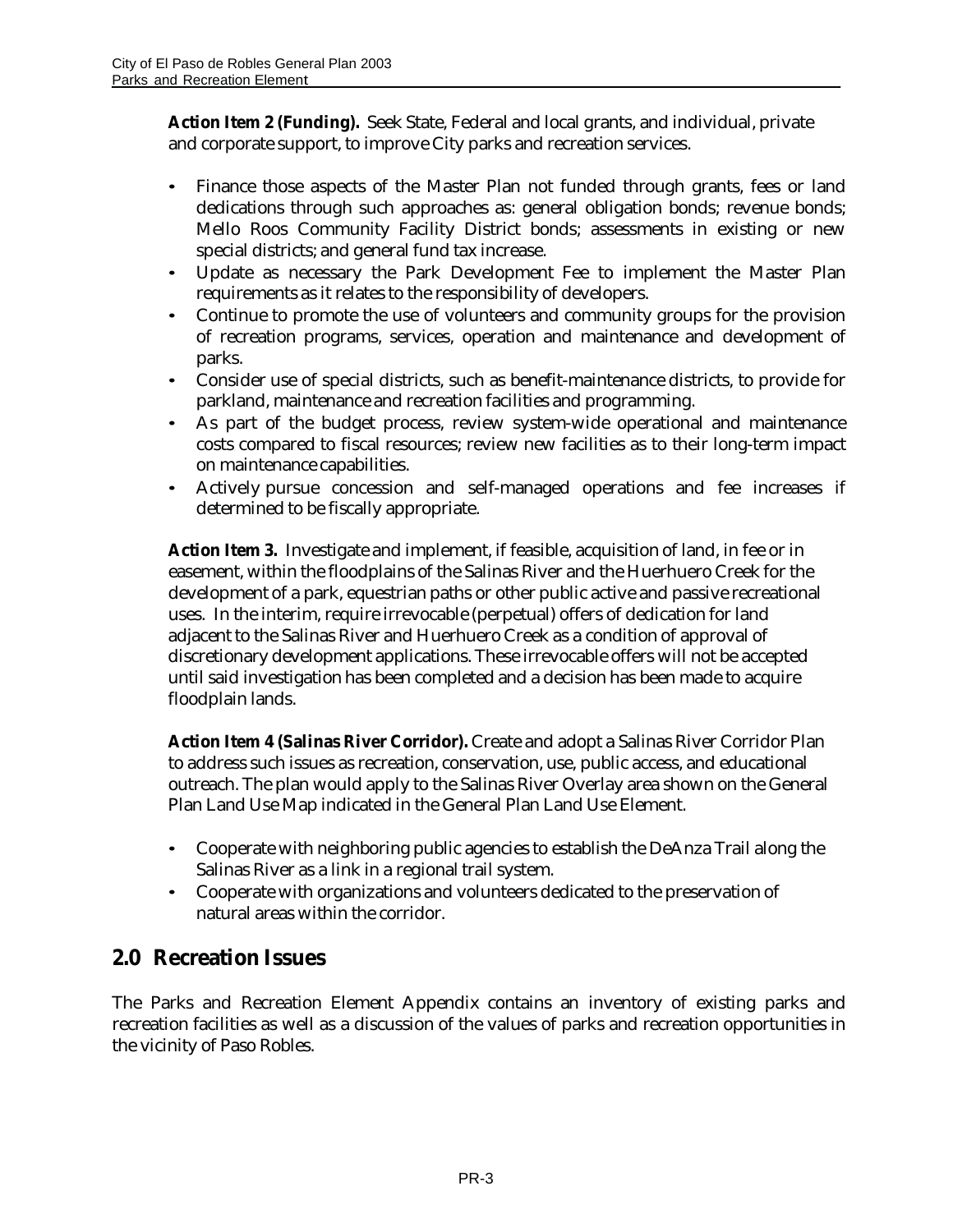# **Parks and Recreation Element Appendix** rincon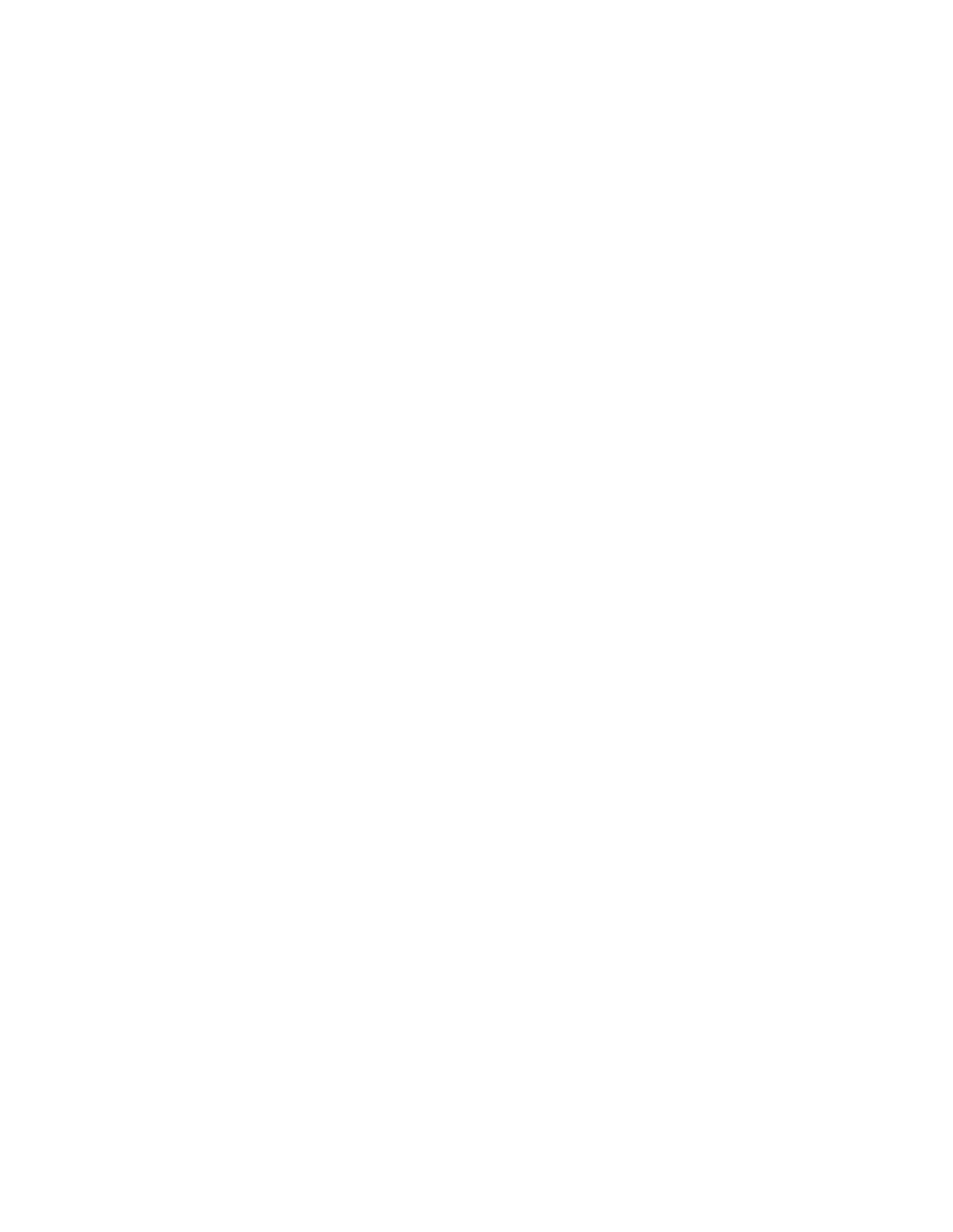## **PARKS AND RECREATION ELEMENT APPENDIX**

| <b>Figures</b> | Figure PR-A. Existing and Future City Park and Recreation Facilities |
|----------------|----------------------------------------------------------------------|
| <b>Tables</b>  |                                                                      |
|                |                                                                      |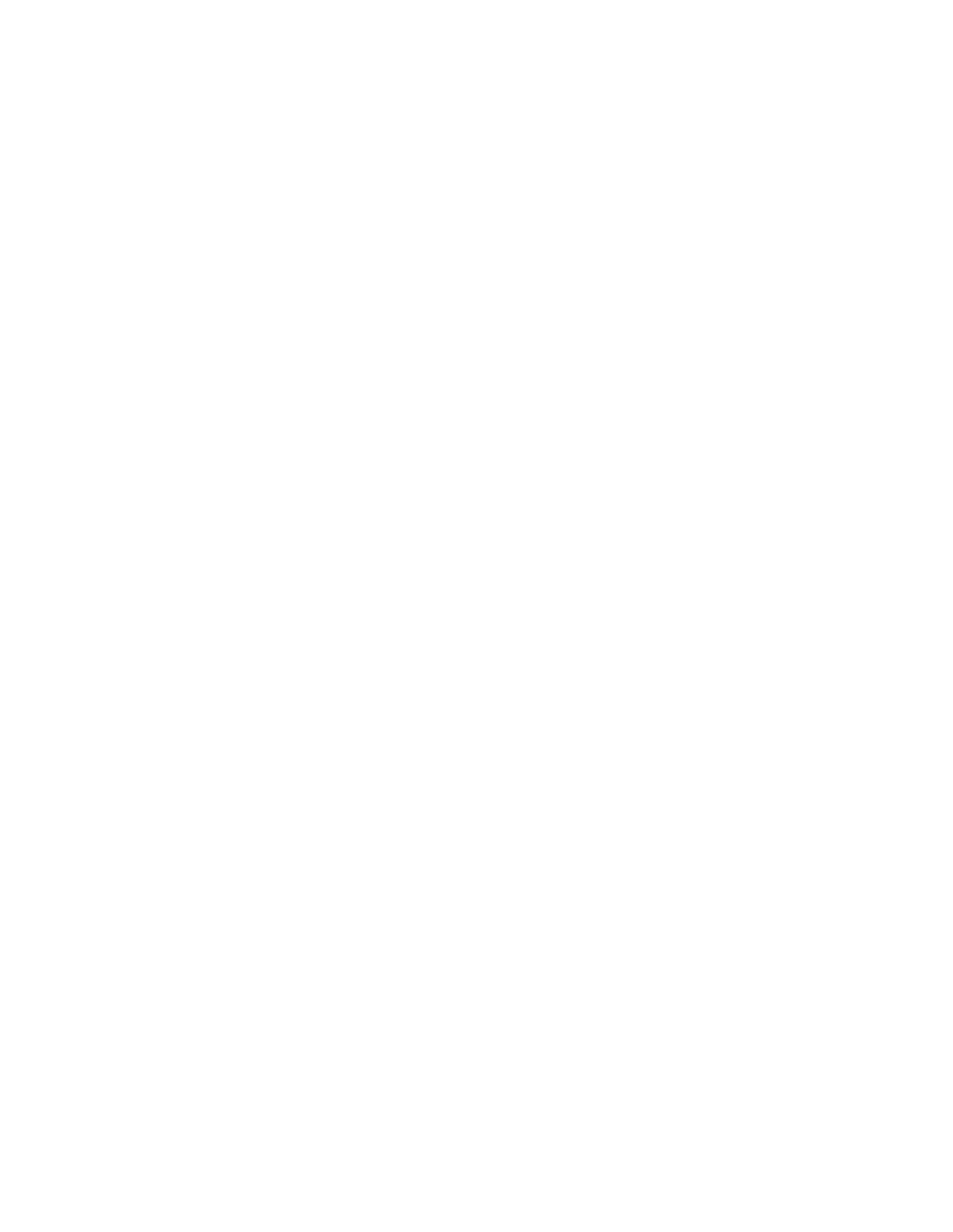## **PARKS AND RECREATION ELEMENT APPENDIX**

## **1.0 Parks and Recreation Facilities Inventory**

#### *Parks*

The City contains several types of parks and other recreational facilities. Each is discussed in the paragraphs below.

#### Regional Park

Regional parks are identified as unique recreational centers serving the entire urban population. These consist of extensive park areas that provide service and facilities that are specialized or of City-wide or regional interest. Typical facilities may include large open space areas, large group picnic facilities, rest rooms, water-oriented facilities, competitive sports fields, play equipment for varied age groups, concessions. Barney Schwartz Park is the only regional park in the City.

#### Community Park

Community parks are large parks of greater than 30 acres. Centennial Park is the only community park in the City.

#### District Park

District parks are medium-sized parks that generally vary from eight to twelve acres in size. Sherwood Park, Oak Creek Park, and Pioneer Parks are considered district parks in the City of Paso Robles.

#### Neighborhood Park

A neighborhood park can be generally defined as a landscaped park of limited size for passive recreation of all ages, but with designated active areas. Neighborhood parks provide scenic and aesthetic value. Typical improvements found at neighborhood parks include athletic fields, multi-use turf areas, hard courts and playground equipment. Neighborhood parks range from three to ten acres in size. Paso Robles neighborhood parks include Paso Robles City Park, Turtle Creek Park, Lawrence Park, Robbins Field, and Melody Park.

#### Mini Park

Mini parks are generally less than three acres in size and are designed to serve a concentrated or limited population. They are often developed for a unique or single purpose such as a recreation facility for a neighborhood, a recreation or eating location for employment uses or to preserve an isolated open space resource such as a small clustering of oak trees. Typical improvements at mini parks are play areas, picnic table and landscaping. Desirable locations for mini parks are within neighborhoods and in close proximity to small lot and higher density residential development, including apartments, condominium complexes and housing for the elderly. Mini parks are also appropriate within business districts. Mini parks in Paso Robles include Lenco (Casa Robles) Park, Royal Oak Meadows Park, and Mandella Park.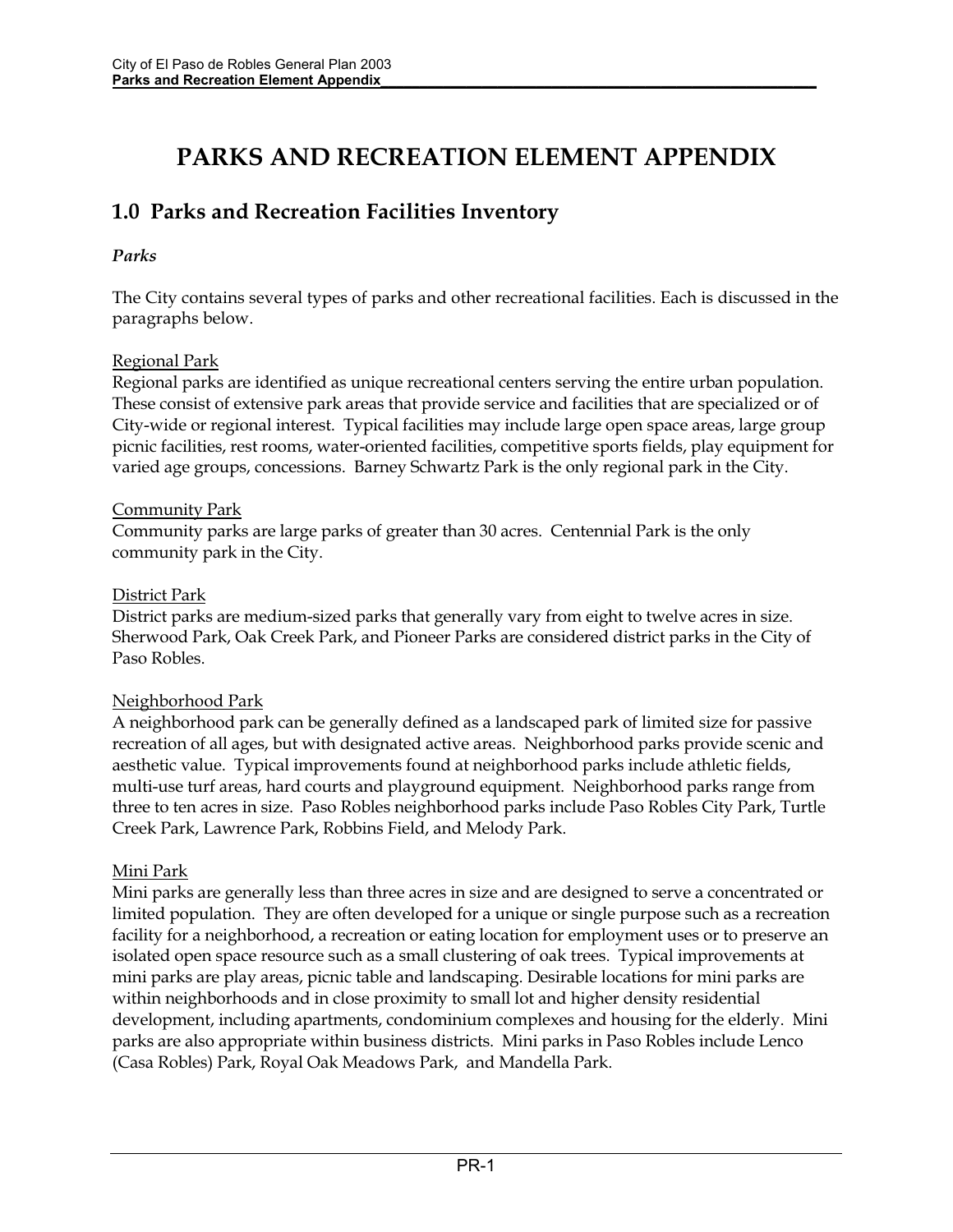#### *Other Recreation Facilities*

#### Bikeways

The City of Paso Robles has designated several bikeways within the community, as described in the Bikeways Plan for the City (November 1993). The City's Bikeways Plan identifies several key bicycling destinations, such as schools, public facilities, parks and recreation facilities, employment centers, and shopping centers. The City utilizes Caltrans' Highway Design Manual, which establishes three types of bikeways as described below:

*Class I Bike Path*: A bikeway which is completely separated from the paved path for motorized vehicles and which is designated for the exclusive use of bicycles and pedestrians. Generally, bike paths are designed to accommodate two-way bicycle traffic.

*Class II Bike Lane*: A bikeway which provides a restricted right-of-way for the exclusive or semi-exclusive use of bicycles. Generally, a bike lane is a one-way striped lane within the paved width of a street.

*Class III Bike Route*: A bikeway which provides a right-of-way which is shared with motorists and which is designated by bike route signs. Bike routes are generally lightlytraveled streets that provide alternative routes for cyclists.

#### Schools

School sites make up a large inventory of recreational open space in the community which should be recognized as a satisfying a portion of park space standards. Common recreational activities include soccer, youth baseball, tennis, exercise and gym use. School sites have limitations, however, including access, conflicting schedules, hours of operation, lack of restrooms during non-school hours and so forth.

#### Centers

Recreation centers include the Senior Center, Veterans Facility, Centennial Park Recreation Activity Center, George Stephan Community Center and Youth Arts Foundation. Three types of centers should be provided:

- small multi-use centers in neighborhoods.
- large centers which provide for organized activities strategically located to serve existing and future residents.
- community centers which serve the entire city and provide for specialized activities in the arts.

#### Single activity centers

Single activity centers such as the municipal pool and Robbins Field, concentrate intensive, active recreation in one place to serve the entire community. Such a facility is not a park in the true sense because it does not provide the range of recreation options needed. A larger park, however, could contain a single activity center.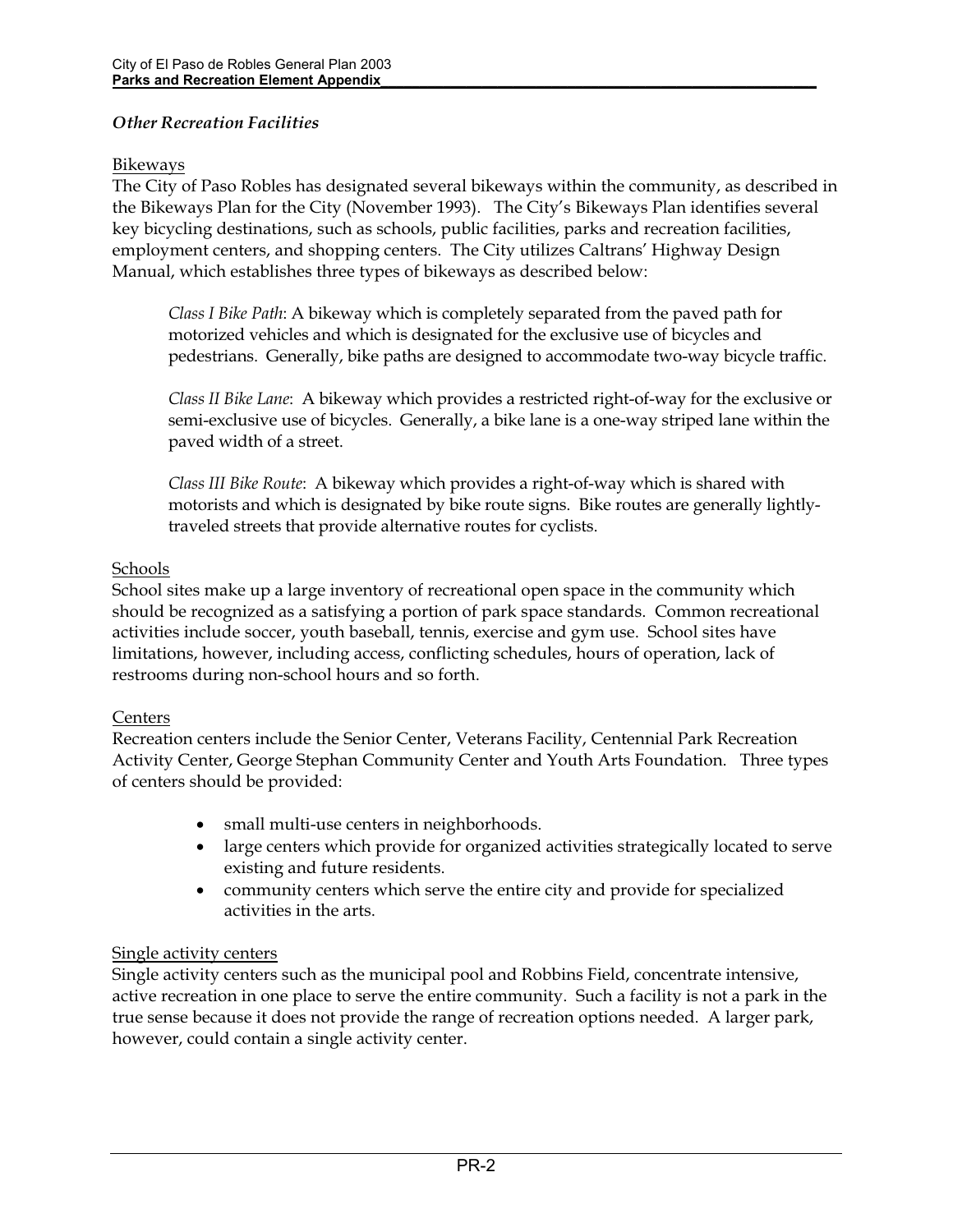An inventory of City park facilities is listed in Table PR-A and a map of the park locations is in Figure PR-A.

| <b>Table PR-A. Park Facilities</b> |                                                                                                                                                                                                                                                                                                                                                                                                                                                                                                     |                |                                                 |
|------------------------------------|-----------------------------------------------------------------------------------------------------------------------------------------------------------------------------------------------------------------------------------------------------------------------------------------------------------------------------------------------------------------------------------------------------------------------------------------------------------------------------------------------------|----------------|-------------------------------------------------|
| <b>Facility</b>                    | <b>Amenities</b>                                                                                                                                                                                                                                                                                                                                                                                                                                                                                    | <b>Acreage</b> | Location                                        |
| <b>Regional Parks</b>              |                                                                                                                                                                                                                                                                                                                                                                                                                                                                                                     |                |                                                 |
| 1. Barney Schwartz Park            | <b>Baseball Diamonds</b><br>$\bullet$<br>2 Concession Stands<br>Restrooms<br>Soccer Fields<br>2 Group Pavilions<br>1 Irrigation Lake<br><b>Walking Trail</b><br>$\bullet$                                                                                                                                                                                                                                                                                                                           | 40.0           | 2970 Union Road                                 |
| <b>Community Parks</b>             |                                                                                                                                                                                                                                                                                                                                                                                                                                                                                                     |                |                                                 |
| 2. Centennial Park                 | Amphitheater<br>$\bullet$<br>banquet room<br>$\bullet$<br>large group barbecue area<br>small barbecue pits<br>$\bullet$<br>kitchen<br>$\bullet$<br>children's playground (2)<br>$\bullet$<br>meeting rooms<br>$\bullet$<br>Centennial 100' Pool,<br>$\bullet$<br>wading pool and bath<br>house (seasonal)<br>restrooms<br>4 tennis courts<br>walking paths / jogging<br>$\bullet$<br>trails<br>gymnasium<br>basketball courts<br>$\bullet$<br>bleachers<br>game room<br>parking<br>volleyball court | 16.0           | 600 Nickerson Drive                             |
| <b>District Parks</b>              |                                                                                                                                                                                                                                                                                                                                                                                                                                                                                                     |                |                                                 |
| 3. Pioneer Park                    | 1 Lighted Softball Field,<br>$\bullet$<br>1 Basketball Court,<br>٠<br>Spectator Area<br>Small and Large BBQ Pits<br>Restrooms<br>Playground<br>Picnic Area<br>$\bullet$<br>Lawn Area<br>Parking Area<br><b>Community Skate Park</b>                                                                                                                                                                                                                                                                 | 6.1            | 21 <sup>st</sup> Street and Riverside<br>Avenue |
| 4. Sherwood Park                   | 3 Soccer Fields<br>$\bullet$<br>2 Softball Fields (1 is<br>٠<br>lighted)<br>2 Spectator Areas<br>Group BBQ Facility<br>Picnic Areas<br>Playground<br>2 Restrooms                                                                                                                                                                                                                                                                                                                                    | 12.3           | <b>Creston Road and Scott</b><br><b>Street</b>  |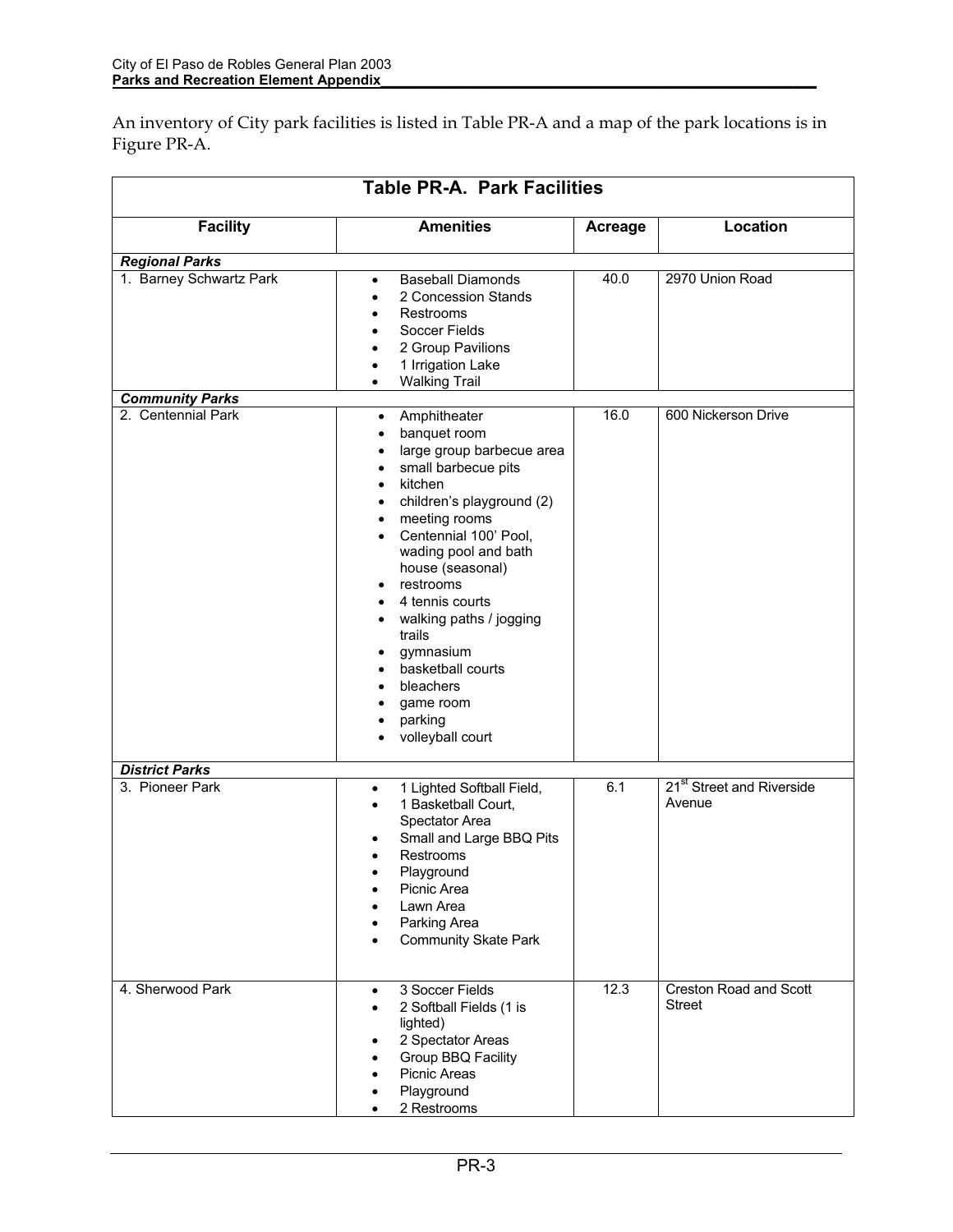| <b>Table PR-A. Park Facilities</b> |                                                                                                                                                                                   |                  |                                            |  |
|------------------------------------|-----------------------------------------------------------------------------------------------------------------------------------------------------------------------------------|------------------|--------------------------------------------|--|
| <b>Facility</b>                    | <b>Amenities</b>                                                                                                                                                                  | <b>Acreage</b>   | <b>Location</b>                            |  |
| 5. Oak Creek Park                  | 4 Tennis Courts<br>٠<br>Horseshoe Pits<br>$\bullet$<br>Sand Volleyball Court<br>$\bullet$<br>Playground<br>٠<br><b>Picnic Facilities</b>                                          | 10.5             | Creston Road and<br>Cedarwood Drive        |  |
| <b>Neighborhood Parks</b>          | <b>Walking Path</b>                                                                                                                                                               |                  |                                            |  |
| 6. City Park                       | Lawn Area<br>$\bullet$<br>Group BBQ Facility<br>Small BBQ Pits<br>Picnic Area<br>Playground<br>Horseshoe Pits<br>Walkways<br>Gazebo<br>Restrooms<br>Museum<br>Gardens<br>Fountain | 4.8              | Spring Street and 12 <sup>th</sup> Street  |  |
| 7. Melody Park                     | Playground<br>٠<br>1 Basketball Court<br>Jogging Path<br>$\bullet$                                                                                                                | 3.0              | Caddie Lane and Country<br>Club Drive      |  |
| 8. Turtle Creek Park               | Lawn Area<br>٠<br>Shuffleboard<br><b>Bulletin Board</b><br>Picnic Area<br>Small BBQ Pits<br>٠                                                                                     | 4.5              | <b>Brookhill Drive</b>                     |  |
| 9. Lawrence Moore Park             | Playground<br>$\bullet$<br><b>Restrooms</b><br>Small Ballfield<br>Small BBQ Pits<br>Picnic Area<br>Open Turf Area<br>٠                                                            | $\overline{2.0}$ | 155 Riverbank Lane                         |  |
| 10. Robbins Field                  | 1 Lighted Softball Field<br>$\bullet$<br>Spectator Area,<br>Restrooms<br>Announcing Booth<br>٠<br>Scoreboard<br><b>Concession Stand</b><br>Sandbox/Play Area<br>٠                 | 2.4              | Park Street and 6 <sup>th</sup> Street     |  |
| <b>Mini Parks</b>                  |                                                                                                                                                                                   |                  |                                            |  |
| 11. Royal Oak Meadows Park         | Lawn Area<br>$\bullet$<br>Playground<br><b>Small Ballfield</b><br>Small BBQ Pits<br><b>Picnic Facilities</b><br>٠                                                                 | 2.4              | Parkview Lane and Poppy<br>Lane            |  |
| 12. Lenco Park (Casa Robles)       | Playground<br>$\bullet$<br>Small BBQ Area<br>٠<br>Picnic Area                                                                                                                     | 0.25             | Niblick Road and Appaloosa<br><b>Drive</b> |  |
| 13. Mandella Park                  | Lawn area<br>$\bullet$                                                                                                                                                            | 0.25             | Fairview Lane and<br>Nacimiento Lake Drive |  |
| <b>Total Acreage</b>               |                                                                                                                                                                                   | 104.5            |                                            |  |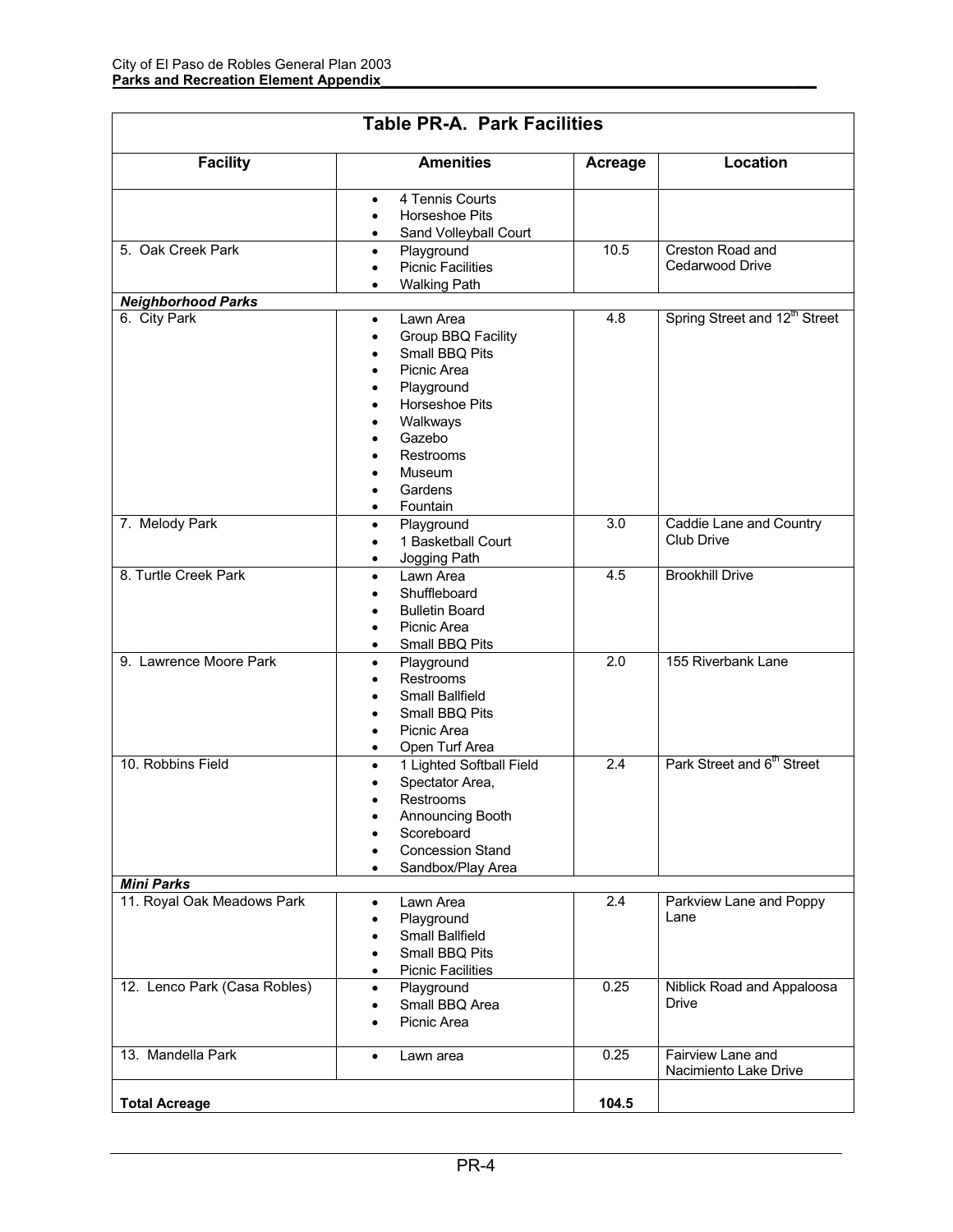| <b>Table PR-A. Park Facilities</b> |                  |         |          |  |
|------------------------------------|------------------|---------|----------|--|
| <b>Facility</b>                    | <b>Amenities</b> | Acreage | Location |  |
|                                    |                  |         |          |  |

*Source: Paso Robles Park and Recreation Department, 2002.* 

An inventory of other City recreational facilities is listed in Table PR-B.

| <b>Facility</b>                       | <b>Amenities</b>                                                                                                                                                                                                                                                                                                                                                                                                                                                                                                                       | Acreage | Location                       |
|---------------------------------------|----------------------------------------------------------------------------------------------------------------------------------------------------------------------------------------------------------------------------------------------------------------------------------------------------------------------------------------------------------------------------------------------------------------------------------------------------------------------------------------------------------------------------------------|---------|--------------------------------|
| <b>Centers</b>                        |                                                                                                                                                                                                                                                                                                                                                                                                                                                                                                                                        |         |                                |
| 1. George Stephan Community<br>Center | Oak Park Recreation After<br>$\bullet$<br>School Program<br><b>Meeting Room</b><br>$\bullet$                                                                                                                                                                                                                                                                                                                                                                                                                                           |         | 3050 Park Street               |
| 2. Senior Citizen Center              | 5,375 square foot building with a<br>large meeting hall, commercial<br>kitchen, smaller meeting rooms and<br>offices for individual programs.<br>This facility has a secured patio<br>and shares a common parking lot<br>with concrete paths planned to<br>connect to future park<br>development.                                                                                                                                                                                                                                      |         | 270 Scott Street.              |
| 3. Veterans Building                  | 3,780 square foot building with a<br>large meeting hall, commercial<br>kitchens, smaller meeting rooms<br>and offices for individual programs.<br>This facility has a secured patio<br>and shares a common parking lot<br>with concrete paths planned to<br>connect to future park<br>development.                                                                                                                                                                                                                                     |         | 240 Scott Street.              |
| <b>Single Activity Centers</b>        |                                                                                                                                                                                                                                                                                                                                                                                                                                                                                                                                        |         |                                |
| 4. Municipal Pool                     | The municipal pool is located on<br>school district property on the west<br>side of the city. This facility was<br>constructed in 1962, before the<br>tremendous growth shift occurred<br>toward the east side of the<br>community. The pool is operated<br>by the City during the months of<br>June, July and August, with a daily<br>average attendance exceeding 200<br>persons. The pool was primarily<br>built for competition and is not<br>designed for children's swimming<br>instruction, or family recreational<br>swimming. |         | 28 <sup>th</sup> & Oak Streets |
| 5. Indoor Pool                        | This facility is designed and used<br>for therapeutic swimming, as well<br>as teaching beginning swimming.<br>Built in 1979, the therapy pool is in<br>good repair and used 12 months a<br>year.                                                                                                                                                                                                                                                                                                                                       |         | 28 <sup>th</sup> & Oak Streets |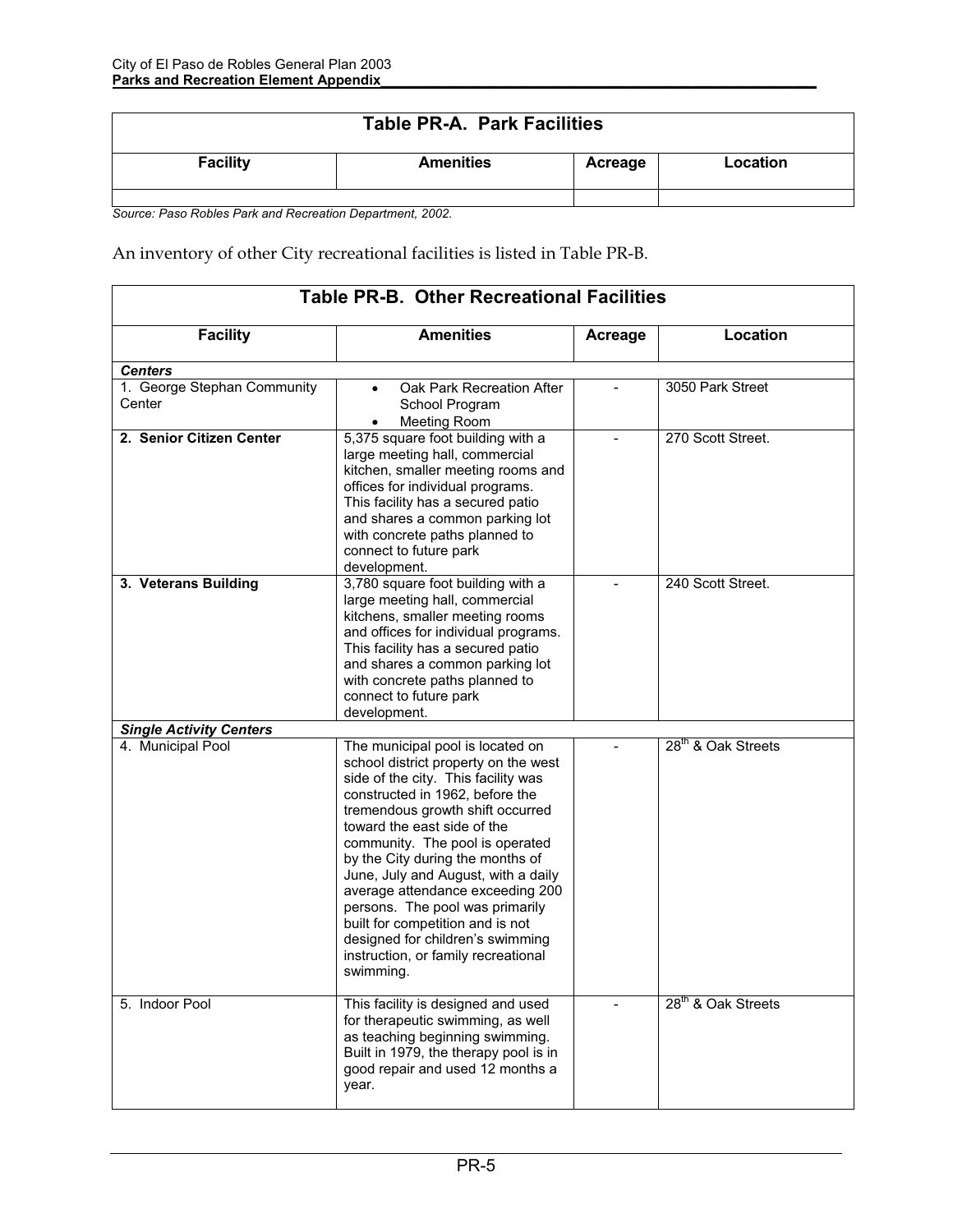| <b>Table PR-B. Other Recreational Facilities</b> |                                                                                                                                                                                             |         |                      |
|--------------------------------------------------|---------------------------------------------------------------------------------------------------------------------------------------------------------------------------------------------|---------|----------------------|
| <b>Facility</b>                                  | <b>Amenities</b>                                                                                                                                                                            | Acreage | Location             |
| 6. Robbins Field                                 | One softball field (lighted),<br>spectator area, restrooms,<br>announcing booth, scoreboard,<br>concession stand, sandbox /<br>children's play area                                         | 2.4     | $6th$ & Park Streets |
| 7. City Hall                                     | Large Conference Center - 112<br>capacity with audio visual,<br>chairs, podium, multiple<br>microphone capabilities and<br>kitchen tables<br><b>Public Library</b><br>Small Conference Room |         | 1000 Spring Street   |

| Source: Paso Robles Park and Recreation Department, 2003. |  |
|-----------------------------------------------------------|--|

Table PR-C illustrates the schools serving the City of Paso Robles, and describes their recreational amenities

| <b>Table PR-C. School Facilities</b>        |                                                                                                                                                                                                                                                                                                                                                                                                                                 |         |                  |  |
|---------------------------------------------|---------------------------------------------------------------------------------------------------------------------------------------------------------------------------------------------------------------------------------------------------------------------------------------------------------------------------------------------------------------------------------------------------------------------------------|---------|------------------|--|
| <b>Facility</b>                             | <b>Amenities</b>                                                                                                                                                                                                                                                                                                                                                                                                                | Acreage | Location         |  |
| <b>High Schools</b>                         |                                                                                                                                                                                                                                                                                                                                                                                                                                 |         |                  |  |
| 1. Paso Robles High School (9-<br>12 grade) | • 1,600-student capacity<br>• 45 Regular Classrooms<br>$\bullet$ 15 Labs<br>• Administration Office<br>$\bullet$ 5 Labs<br>• Music Room<br>• Administration Offices<br>• Gymnasium<br>• Weight Room<br>• Computer Classrooms<br>• Activity Center<br>• Kitchen<br>• Vocational Agricultural Farm<br>• Auto Shop<br>• Library<br>• Parking Lots<br>• Playfields<br>• Tennis Courts<br>• Football Field with Track<br>• Restrooms | 40.0    | 800 Niblick Road |  |
| 2. Liberty High School (10-12)<br>grade)    | • 140-student capacity<br>• 5 Regular Classrooms<br>• 1 Computer Lab<br>• 1 Home Economics Classroom<br>• 1 Art Classroom<br>• Administration Office<br>• Vocational Agricultural Farm<br>• Parking Lots                                                                                                                                                                                                                        | 4.0     | 810 Niblick Road |  |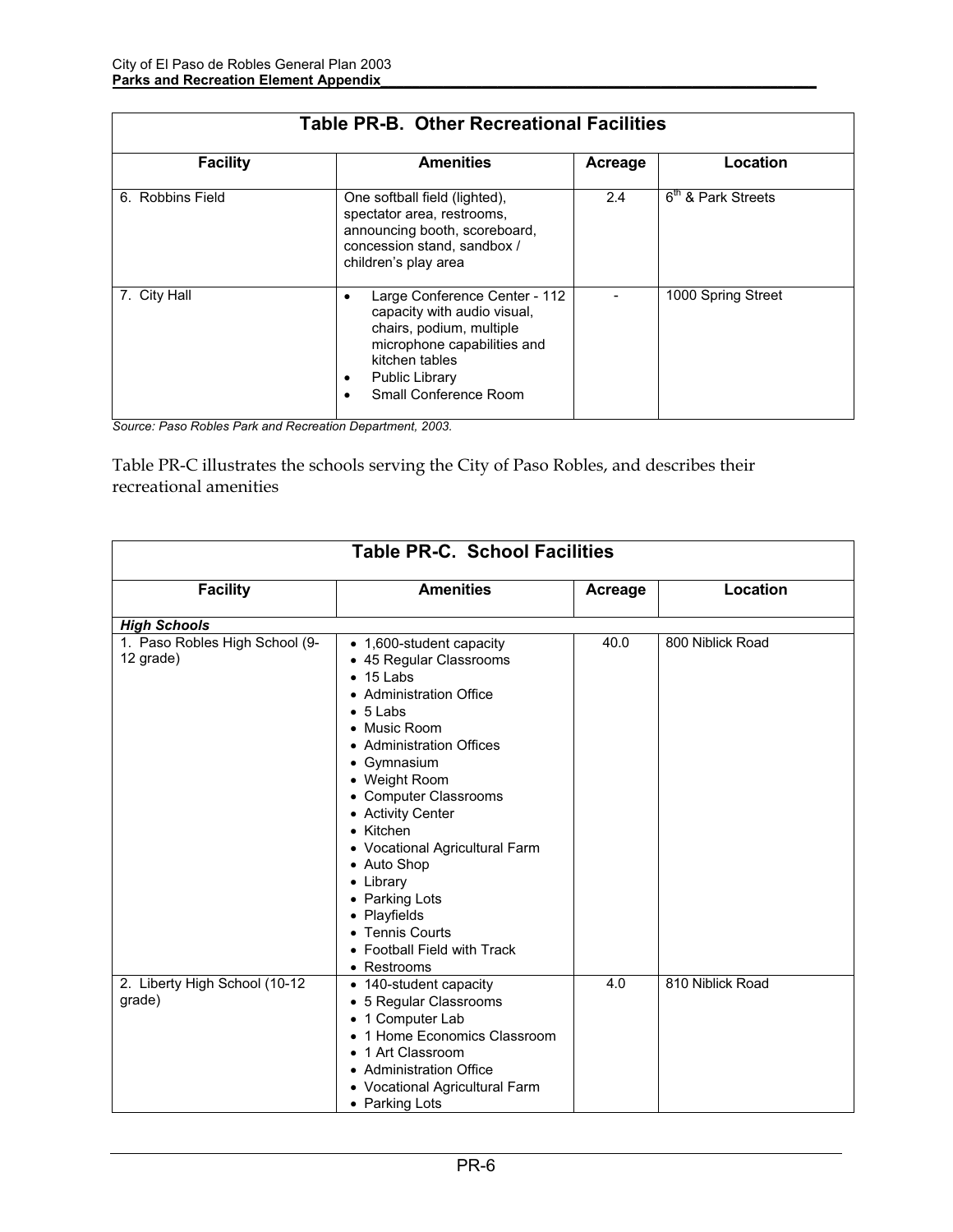| <b>Table PR-C. School Facilities</b>                                            |                                                                                                                                                                                                                                                                   |              |                                    |  |
|---------------------------------------------------------------------------------|-------------------------------------------------------------------------------------------------------------------------------------------------------------------------------------------------------------------------------------------------------------------|--------------|------------------------------------|--|
| <b>Facility</b>                                                                 | <b>Amenities</b>                                                                                                                                                                                                                                                  | Acreage      | Location                           |  |
|                                                                                 | • Playfields<br>• Restrooms                                                                                                                                                                                                                                       |              |                                    |  |
| <b>Middle Schools</b>                                                           |                                                                                                                                                                                                                                                                   |              |                                    |  |
| 3. George Flamson Middle                                                        | • 768-student capacity                                                                                                                                                                                                                                            | 17.0         | 24 <sup>th</sup> and Spring Street |  |
| School (6-8 grade)                                                              | • 18 Regular Classrooms<br>$\bullet$ 5 Labs<br>• Music Building<br>• Auditorium<br>• Administration Office<br>• Cafeteria/Kitchen<br>• Gymnasium<br>• Computer Classroom<br>• Parking Lot<br>• Playfields<br>• Tennis Courts<br>• Football Stadium<br>• Restrooms |              |                                    |  |
| 4. Daniel Lewis Middle School<br>(Intermediate grades)                          | • Gymnasium<br>• Music Room<br>• Computer Lab<br>• Multipurpose Room<br>• Classrooms                                                                                                                                                                              | 4.8          | 900 Creston Road                   |  |
| <b>Elementary Schools</b>                                                       |                                                                                                                                                                                                                                                                   |              |                                    |  |
| 5. Kermit King School (K-5<br>grade)                                            | • 593-student capacity<br>• 14 Regular Classrooms<br>• 2 Kindergarten Classrooms<br>• Administration Office<br>• Multipurpose Room<br>• Kitchen<br>• Library<br>• Computer Classroom<br>• Parking Lot<br>• Playfields<br>• Restrooms                              | 11.2         | 700 School House Circle            |  |
| 6. Bauer/Speck Elementary<br>School (K-5 grade)<br>7. Winifred Pifer Elementary | • 680-student capacity<br>• 22 Regular Classrooms<br>• 2 Kindergarten Classrooms<br>• Administration Office<br>• Multipurpose Room<br>• Kitchen<br>• Library<br>• Computer Classroom<br>• Parking Lot<br>• Playfields<br>• Restrooms<br>• 650-student capacity    | 15.1<br>14.5 | 17 <sup>th</sup> and Oak Streets   |  |
| School (K-5 grade)                                                              | • 15 Regular Classrooms<br>• 2 Kindergarten Classrooms<br>• Administration Office<br>• Multipurpose Room<br>• Kitchen<br>• Library<br>• Computer Classrooms<br>• Parking Lot                                                                                      |              |                                    |  |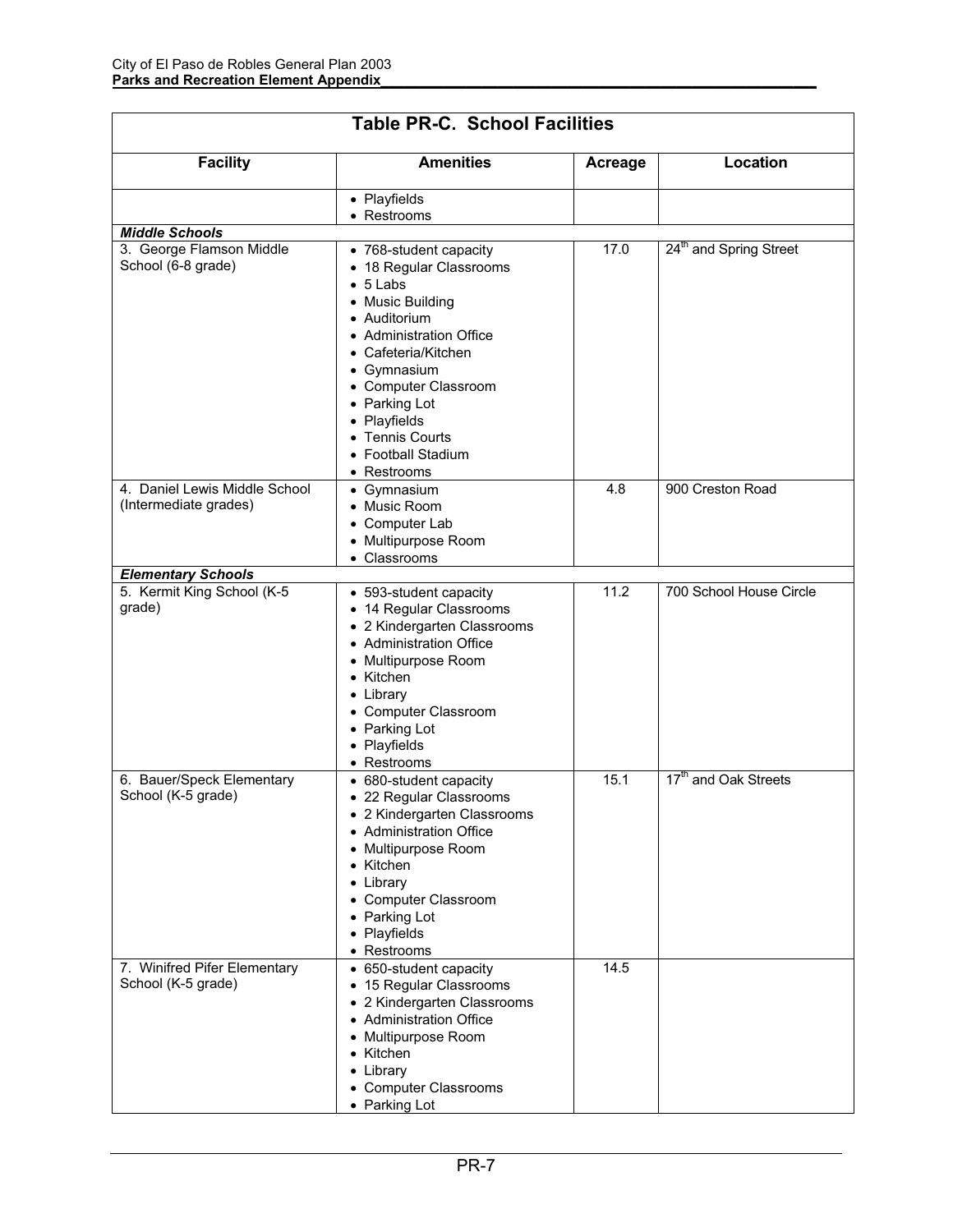| <b>Table PR-C. School Facilities</b>                  |                                                                                                                                                                                                                         |                |                                 |  |
|-------------------------------------------------------|-------------------------------------------------------------------------------------------------------------------------------------------------------------------------------------------------------------------------|----------------|---------------------------------|--|
| <b>Facility</b>                                       | <b>Amenities</b>                                                                                                                                                                                                        | <b>Acreage</b> | Location                        |  |
|                                                       | • Playfields<br>• Restrooms                                                                                                                                                                                             |                |                                 |  |
| 8. Georgia Brown School (K-5<br>grade)                | • 584-student capacity<br>• 16 Regular Classrooms<br>• 2 Kindergarten Classrooms<br>• Administration Office<br>• Multipurpose Room with Library<br>and Computer Classroom<br>• Parking Lot<br>• Restrooms               | 7.5            | 36 <sup>th</sup> and Oak Street |  |
| 9. Virginia Petersen Elementary<br>School (K-5 grade) | • 590-student capacity<br>• 26 Regular Classrooms<br>• 2 Kindergarten Classrooms<br>• Administration Office<br>• Multipurpose Room<br>• Library<br>• Computer Classroom<br>• Parking Lot<br>• Playfields<br>• Restrooms | 11.0           | 2501 Beechwood                  |  |
| 10. Pat Butler School (K-5<br>grade)                  | • 530-student capacity<br>• 14 Regular Classrooms<br>• 2 Kindergarten Classrooms<br>• Administration Office<br>• Multipurpose Room<br>• Library<br>• Computer Classroom<br>• Parking Lot<br>• Playfields<br>• Restrooms | 10.9           | 700 Nicklaus Street             |  |

x Restrooms *Source: Paso Robles Park and Recreation Department, 2003.*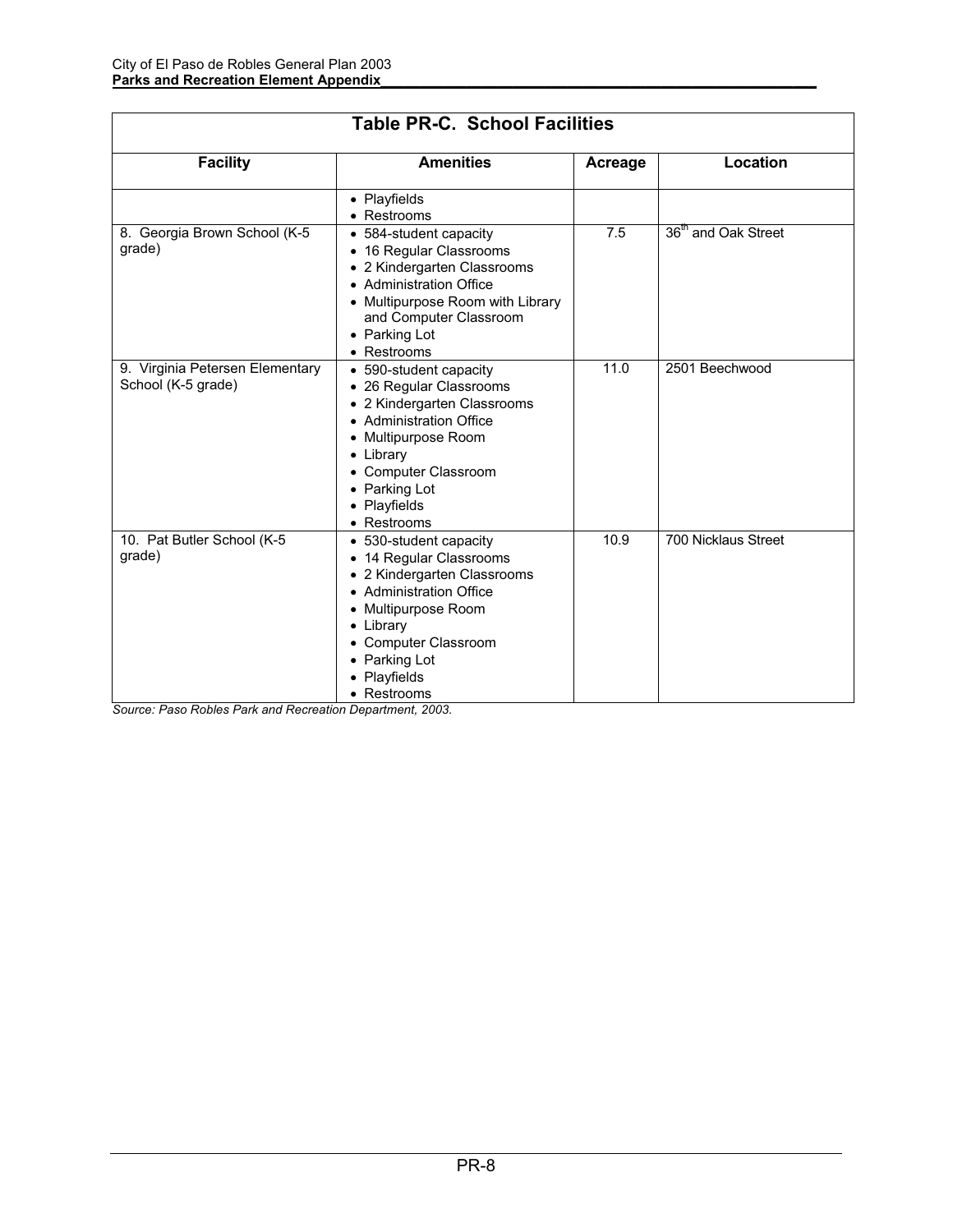

City of El Paso de Robles